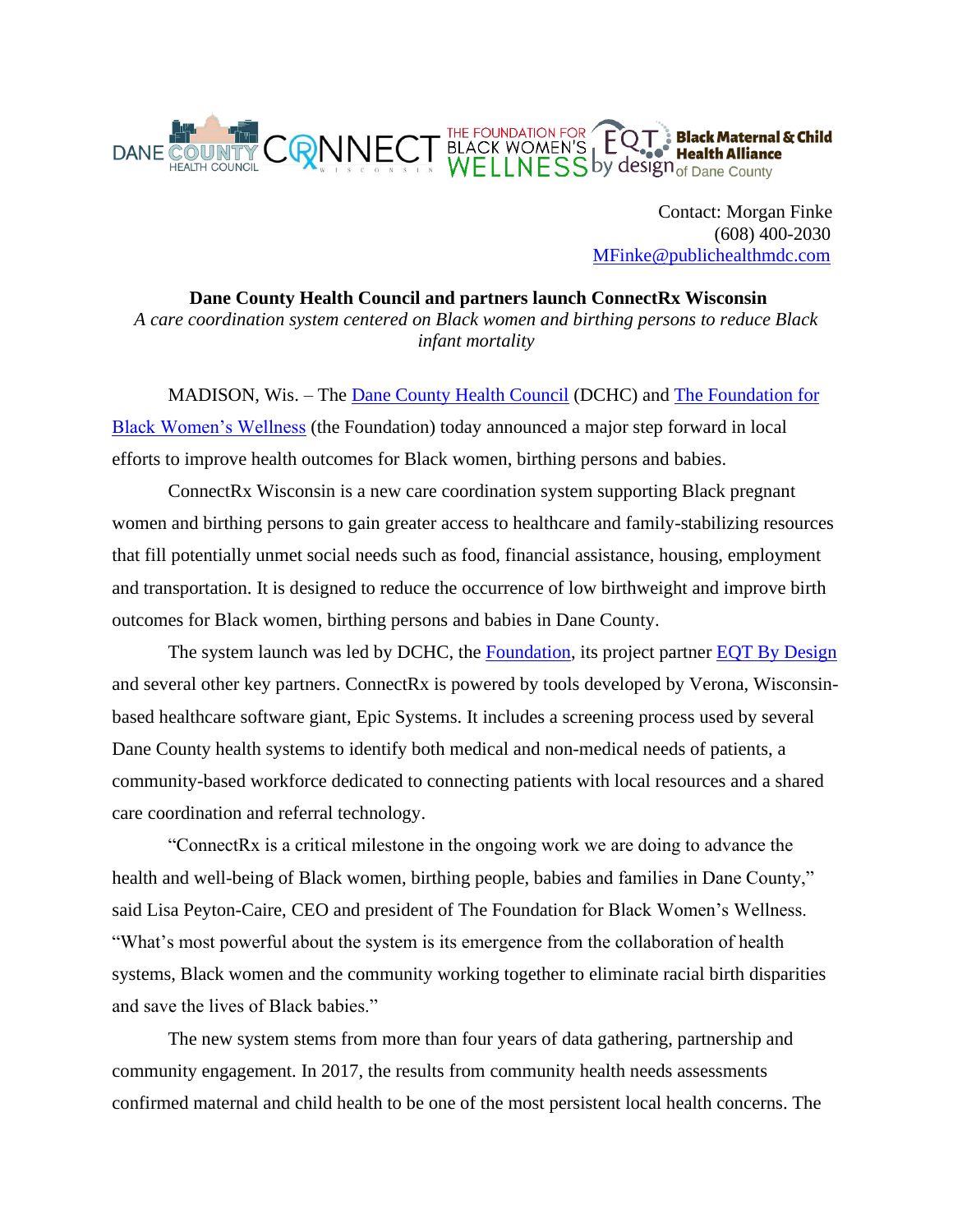DCHC used this data to generate new approaches to its longstanding work on eliminating disparities in low weight births between Black and white women in Dane County.

Notably, Wisconsin has one of the highest Black infant mortality rates in the United States, significant disparities in household income and was cited as the only state in the country where the life expectancy gap is widening between Black and white women.

In 2018, DCHC commissioned the Foundation and EQT By Design to conduct a community engagement effort that specifically centered Black women and community members to weigh in on the issue. Over a nine-month period, they engaged more than 300 Black community members and service providers across Dane County to identify root causes of these disparities as well as solutions to improve Black birth outcomes in the county.

These efforts culminated in the groundbreaking **Saving Our Babies Re[p](https://ffbww.org/savingourbabies/)ort**, which pointed to stress caused by economic insecurity, racism and bias in the daily experiences of Black women and families, as well as disconnected and difficult-to-navigate community health services. The report, which includes community-based and system-level recommendations, led to the launch of the formal [Saving Our Babies Initiative](https://www.savingourbabieswi.org/) in 2019, the [Black Maternal and Child](https://www.bmcha.org/) [Health Alliance of Dane County](https://www.bmcha.org/) (the Alliance) in 2020 and paved the way for ConnectRx.

"This work requires a deep dedication to partnership and listening to the voices of the experts and the community members, then acting on what we hear with tangible, systemic change," said Dr. Tiffany Green, assistant professor of population health sciences and obstetrics and gynecology at the UW School of Medicine and Public Health, and co-chair of the Alliance.

ConnectRx begins with a universal screening for social determinants of health in healthcare appointment settings. A culturally inclusive workforce that includes doulas, community health workers and community health promoters, will work directly with patients to meet their needs. UW Health is serving as the ConnectRx host site, which includes employing the community health workers and providing Epic care coordination tools to all health system and community-based partners.

Black pregnant women and birthing patients with identified support needs are referred by their care team to community health workers who will connect them with [trusted community](https://www.savingourbabieswi.org/resources)  [agencies](https://www.savingourbabieswi.org/resources) to gain access to resources like housing and employment assistance and mental health services. Patients with the highest levels of health risk will also be offered the support of doulas,